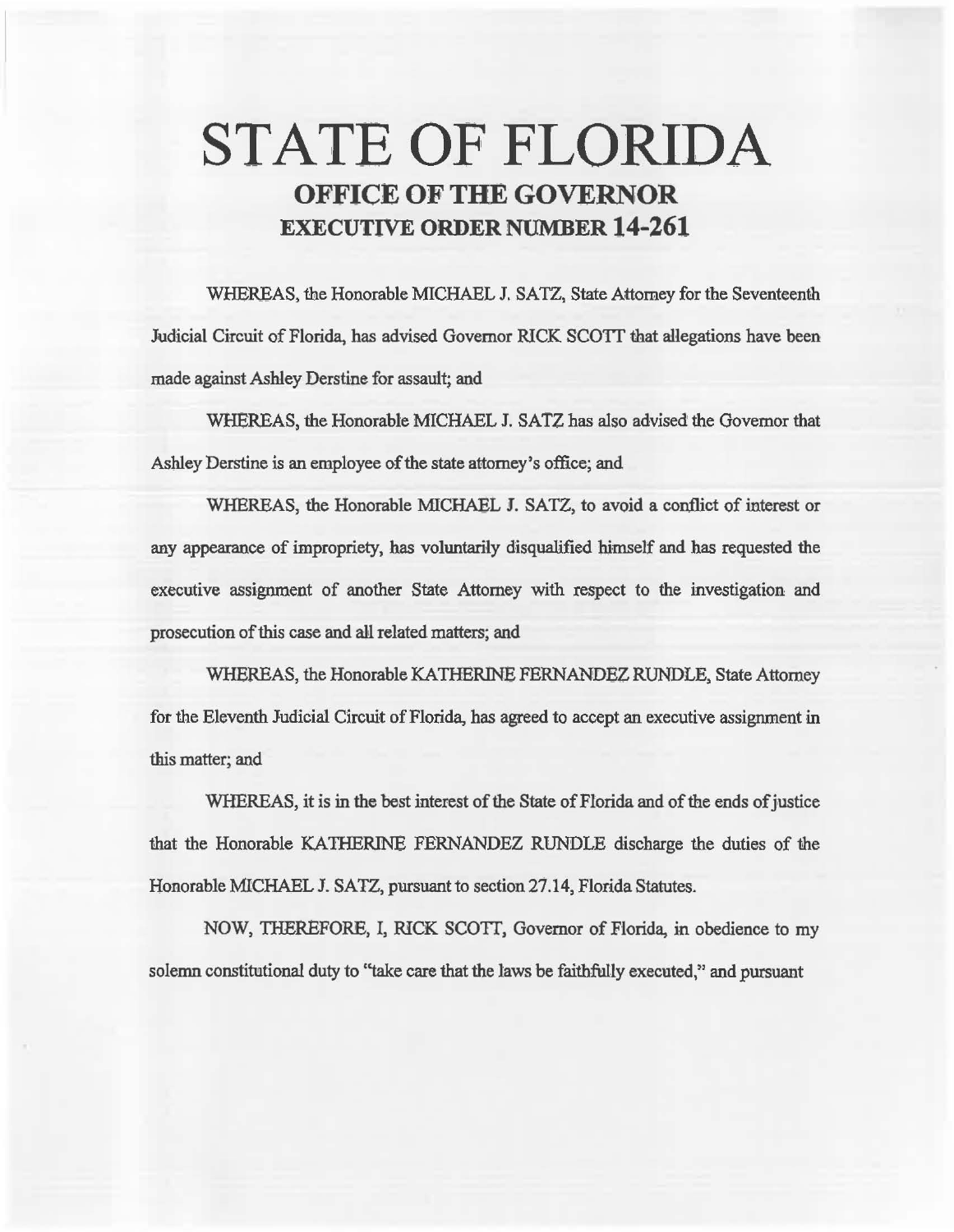to the Constitution and laws of the State of Florida, issue the following Executive Order, effective immediately:

## Section l.

The Honorable KATHERINE FERNANDEZ RUNDLE, State Attorney for the Eleventh Judicial Circuit of Florida, referred to as the "Assigned State Attorney," is assigned to discharge the duties of the Honorable MICHAEL J. SATZ, State Attorney for the Seventeenth Judicial Circuit of Florida, as they relate to the investigation, prosecution and all matters related to Ashley Derstine.

### Section 2.

The Assigned State Attorney or one or more Assistant State Attorneys and Investigators, who have been designated by the Assigned State Attorney, shall proceed immediately to the Seventeenth Judicial Circuit of Florida, and are vested with the authority to perform the duties prescribed herein.

#### Section 3.

All residents of the Seventeenth Judicial Circuit are requested, and all public officials are directed, to cooperate and render whatever assistance is necessary to the Assigned State Attorney, so that justice may be served.

#### Section 4.

The period of this Executive Assignment shall be for one (I) year, to and including September 18, 2015.